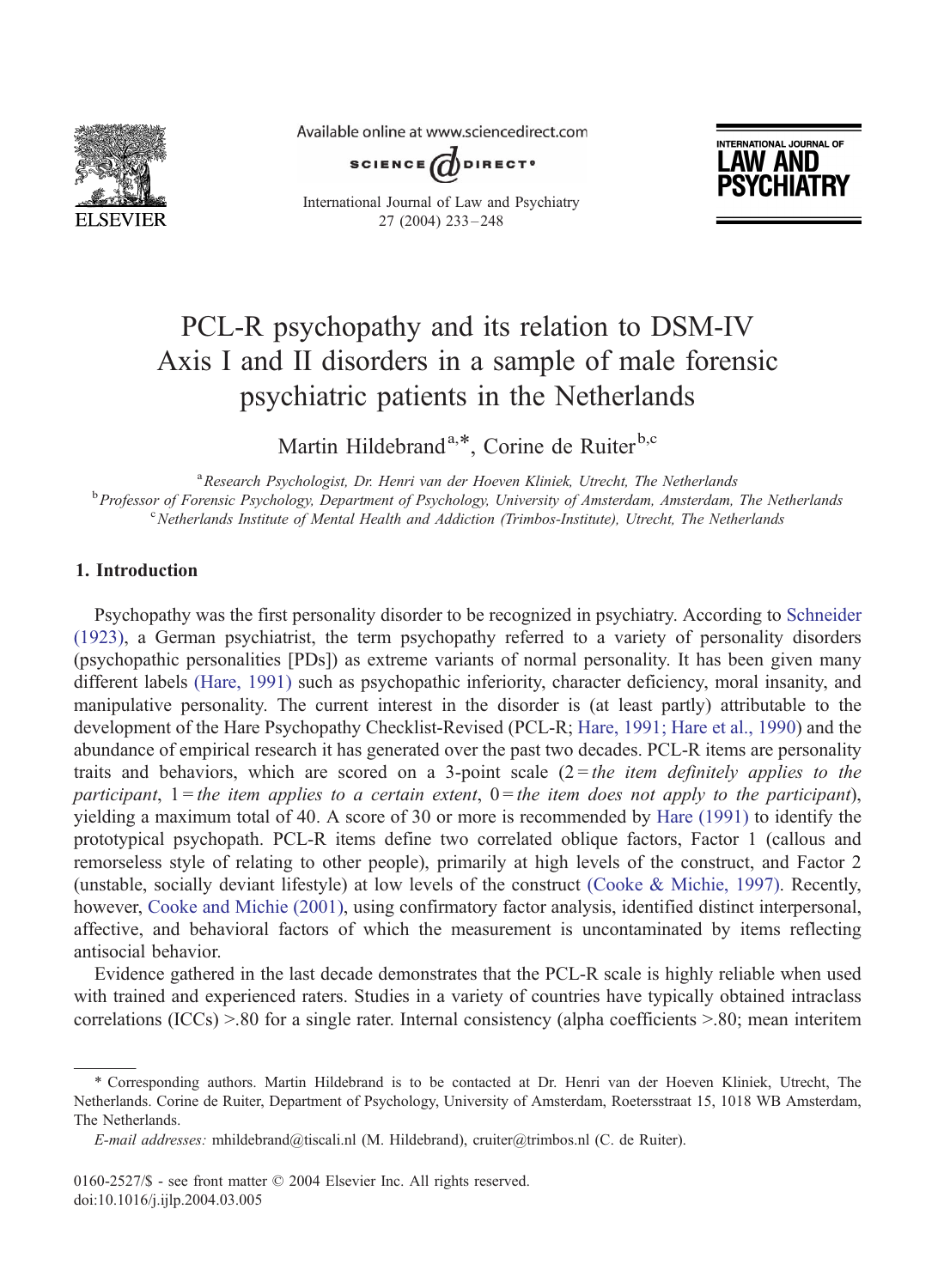correlations >.22) is also high. Considerable evidence has accrued attesting to the construct-related validity of the PCL-R. In several (mostly North American) studies [\(Hart & Hare, 1989; Hemphill, Hart,](#page-14-0) & Hare, 1994; Schroeder, Schroeder, & Hare, 1983; Smith & Newman, 1990), an expected pattern of relations with clinical assessments of DSM-III-R Axis I and II disorders [\(American Psychiatric](#page-13-0) Association, 1980, 1987) is reported, the interpretation of which is greatly clarified by an analysis of the two-factor structure of the PCL-R [\(Hart & Hare, 1997\).](#page-14-0) In addition, there is increasing evidence that PCL-R scores are related, in appropriate ways, to so-called psychopathy-related self-report scales, as well as to a variety of behavioral variables [\(Bodholt, Richards, & Gacono, 2000; Hare, 1991; Hart &](#page-13-0) Hare, 1997).

The most common finding in studies that have examined the association between PCL-R psychopathy and DSM-III-R Axis I mental disorders is that a diagnosis of PCL-R psychopathy is rarely significantly associated with individual Axis I pathology other than substance-use disorders ([Hart & Hare, 1989; Nedopil, Hollweg, Hartmann, & Jasper, 1998; Rice & Harris, 1995;](#page-14-0) Stålenheim & von Knorring, 1996). [Hart and Hare \(1989\),](#page-14-0) for example, reported that patients with a diagnosis of PCL-R psychopathy (total score  $\geq$  30) were nine times less likely to receive any Axis I principal diagnosis than were other patients. However, moderate to strong associations between the PCL-R total and Factor 2 scores and substance-related disorders, and weak relationships between Factor 1 scores and substance abuse were found [\(Hart & Hare, 1989; Rutherford,](#page-14-0) Alterman, & Cacciola, 2000). [Smith and Newman \(1990\)](#page-14-0) assessed substance-use disorder with a structured interview in 360 male prison inmates. Analyses revealed that PCL-R psychopathy was significantly associated with both alcohol and drug abuse/dependence disorders. Other studies [\(Hart,](#page-14-0) Hare, & Harpur, 1992; Hemphill et al., 1994) also found significant correlations between PCL/PCL-R scores and drug abuse/dependence diagnoses; however, correlations with alcohol abuse/dependence diagnoses were not significant. Similar associations were found in European samples of prisoners and forensic psychiatric patients [\(Andersen, Sestoft, Lillebæk, Mortensen, & Kramp, 1999;](#page-13-0) Stålenheim & von Knorring, 1996).

With regard to the association with PDs, the majority of PCL-R psychopaths meet the criteria for antisocial PD, whereas a large proportion of participants with the antisocial PD diagnosis do not meet the PCL-R criteria for psychopathy (Hart & Hare, 1989; Stålenheim & von Knorring, 1996). The correlation between PCL-R scores and (dimensional) diagnoses of antisocial PD is usually quite high, that is,  $r=0.55$ to .65 [\(Hart & Hare, 1989\).](#page-14-0) The prevalence rates of (PCL-R) psychopathy among samples of forensic participants (15–30%), however, are much lower than those for the DSM diagnosis of antisocial PD (50–80%; [Hare, 1985; Hart, Hare & Forth, 1994\)](#page-13-0). Results further indicate that the PCL-R score correlates positively with DSM-III-R Axis II Cluster B disorders (''dramatic–erratic–emotional'') and negatively with Cluster C personality, the ''anxious– fearful'' cluster (Hart & Hare, 1985; [Hart et al.,](#page-14-0) 1994). [Rutherford, Alterman, Cacciola, and McKay \(1997\),](#page-14-0) for example, found strong and significant correlations between the PCL-R total score and the number of symptoms of DSM-III-R APD, borderline, narcissistic, and histrionic PD in a sample of 250 male methadone patients. [Hart and Hare \(1989\)](#page-14-0) reported positive correlations between PCL-R total scores and categorical diagnoses of DSM-III antisocial and histrionic PD in a sample of 80 North American men remanded by the courts for inpatient assessment of competency to stand trial. PCL-R Factor 1 scores were negatively correlated with the prototypicality ratings of avoidant and dependent PD. A diagnosis of psychopathy was significantly associated with only one DSM-III Axis II disorder, namely, APD (odds ratio = 11.32). Finally, examining 61 Swedish male forensic psychiatric patients, Stålenheim and von Knorring (1996) found that PCL-R-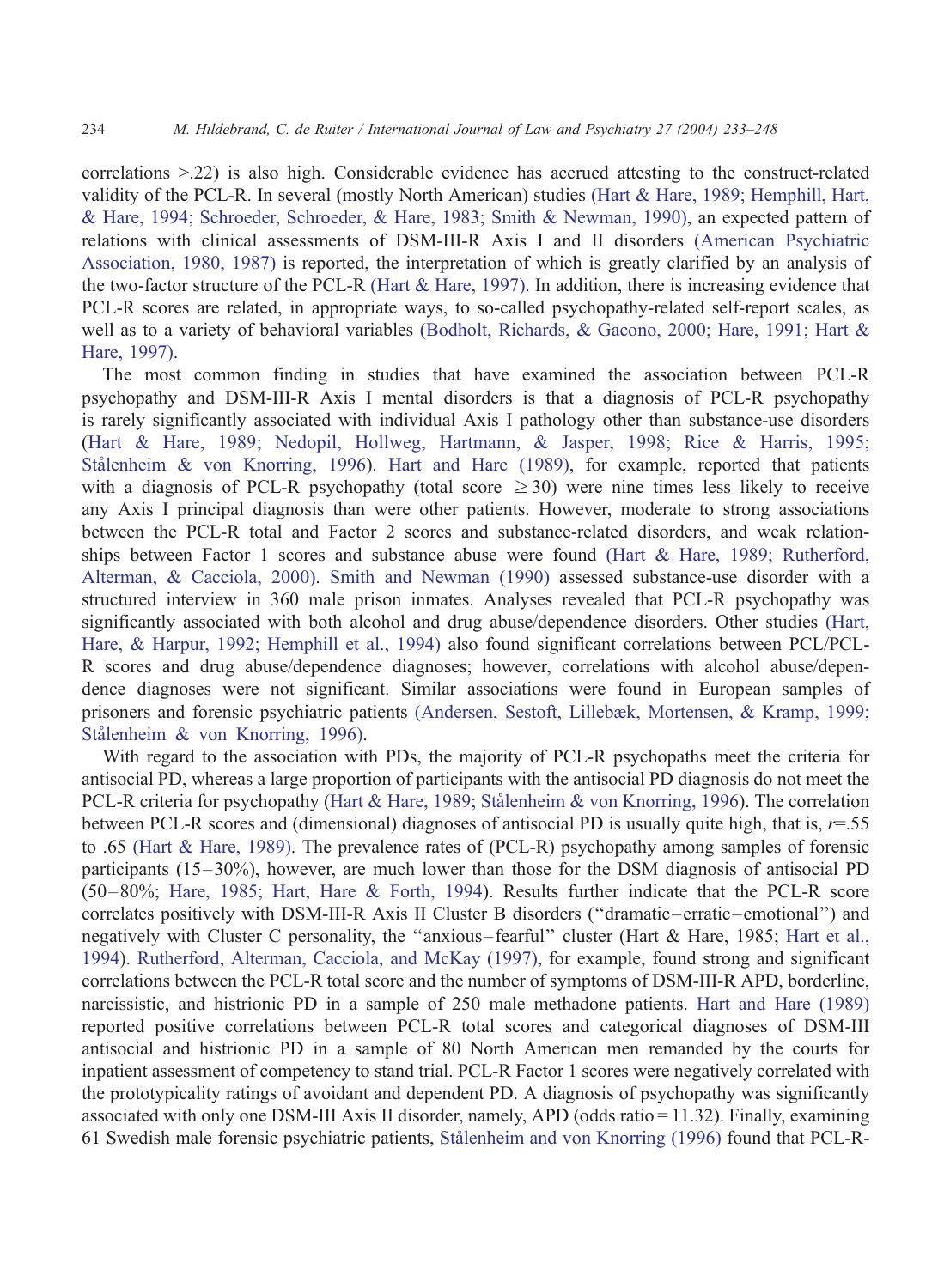defined psychopathy was strongly associated with the presence of Cluster B disorders  $(t=7.89)$ ,  $P < .0001$ ) and a diagnosis of antisocial personality disorder ( $\chi^2 = 27.9$ ,  $P < .001$ ) according to DSM-III-R criteria.

To summarize, previous work has generally supported the construct validity of Hare's PCL-R in relation to assessments of DSM-III-R Axis I and II disorders, based on semistructured interviews. Most of this work, however, has involved North American criminal and forensic samples. We do not know whether the findings reported are generalizable to European forensic psychiatric samples. In addition, to the best of our knowledge, no study has been published that systematically examined the association between PCL-R psychopathy and DSM-IV Axis I and II disorders [\(American Psychiatric Association, 1994\).](#page-13-0)

## 2. Aim of this study

The current study was designed to examine the association between PCL-R scores and (a) assessments of DSM-IV Axis I disorders and (b) diagnoses of DSM-III-R/DSM-IV Axis II disorders, made on the basis of a semistructured interview, the preferred method of assessment in personality disorder research [\(Loranger, 1992; Zimmerman, 1994\),](#page-14-0) in a sample of forensic psychiatric patients. On the basis of earlier findings, we expected PCL-R scores to be negatively correlated with individual Axis I disorders, except for substance-use disorders, and to be positively associated with PDs of the dramatic– erratic–emotional cluster and negatively with PDs of the anxious– fearful cluster.

## 3. Materials and methods

## 3.1. Setting

The study was conducted in the Dr. Henri van der Hoeven Kliniek, a Dutch forensic psychiatric facility for the residential treatment of criminal offenders who are sentenced by the court to involuntary commitment because of diminished responsibility for the crimes they committed. In terms of legal status, the patients are sentenced by the court to a maatregel van terbeschikkingstelling (TBS-order). The purpose of the Dutch TBS-order is to protect the society from unacceptably high risks of recidivism through involuntary admission to a forensic psychiatric hospital, and through the treatment provided there [\(de Ruiter & Hildebrand, 2003\).](#page-13-0) Every 1 or 2 years, the court reevaluates the patient to determine whether the risk of recidivism is still too high and treatment needs to be continued. Most patients serve a limited prison sentence before they are hospitalized.

#### 3.2. Participants

Participants were 98 male forensic psychiatric patients admitted to the hospital between January 1, 1996, and December 1, 2001, with whom we were able to administer the PCL-R based on (a) the results of an interview and (b) extensive collateral information. The sample represents approximately 75% of available male participants admitted to the hospital between January 1, 1996, and December 1, 2001. The remainder was either not examined or provided incomplete data as a result of refusal of an interview, referral to another facility, or their clinical symptoms.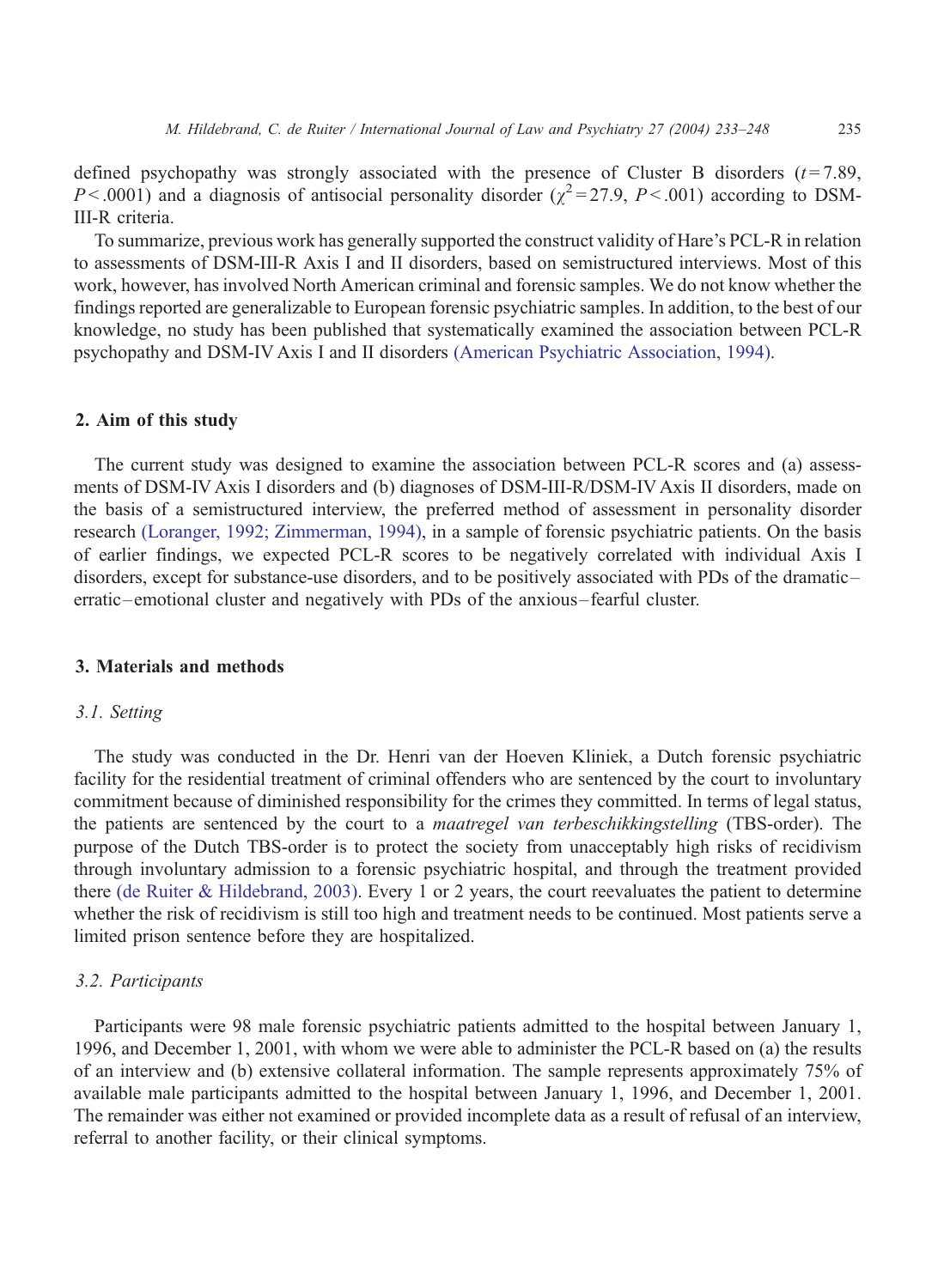#### 236 M. Hildebrand, C. de Ruiter / International Journal of Law and Psychiatry 27 (2004) 233–248

The mean age at admission was 31.5 years (S.D. = 7.8, range =  $19-50$ ). Most (77.6%) of the patients were White, and the rest were Surinamese/Antillian (13.3%), Mediterranean (7.1%), or other descent. Sixty-six patients (67.3%) had never been married nor lived in a common law marriage. Fifty percent of the sample was convicted for (attempted) murder/homicide and 24.5% for sexual offences (e.g., sexual assault, rape, and child molestation), the others for (aggravated) assault, robbery with violence, threat, and arson.

## 3.3. Assessments

## 3.3.1. Psychopathy

Psychopathy was assessed with the PCL-R, following the guidelines provided by [Hare \(1991\).](#page-13-0) PCL-R assessments of all patients were based on the results of an interview with the patient on the basis of the Dutch-language version of the semistructured PCL-R interview designed by Hare. In addition, for all patients, file records consisting of elaborate psychiatric and psychological evaluations, police records, criminal history, and family background data were reviewed. The authorized Dutch translation of the Hare PCL-R manual was used [\(Vertommen, Verheul, de Ruiter, & Hildebrand,](#page-14-0) 2002). The items were summed to yield three scores: Factor 1 (''callous and remorseless use of others''), Factor 2 (''chronically unstable and antisocial lifestyle''), and the PCL-R total score [\(Hare,](#page-13-0) 1991). In the present study, the item scoring for the two factors derived by [Hare et al. \(1990\)](#page-13-0) was used.

PCL-R interviews are generally videotaped, for which patients have to give their written informed consent. Thus, the patients were selected on their willingness to give informed consent and to cooperate with the interview process. As a general procedure, PCL-R ratings were made by (at least) two independent raters. Nineteen patients refused to give consent for videotaping the interview, 13 agreed with a joint interview approach (one rater conducted the interview while a second rater was present as an observer), 6 refused the presence of a second observer, and PCL-R scores had to be based on the judgment of a single interviewer (MH or CdR). In all other cases  $(n=92)$ , PCL-R scores were based on PCL-R ratings of at least two independent raters. Previously, we reported that comparisons between real-life and videotaped interviews indicated that the information source (interview vs. video) did not influence the raters' coding [\(Hildebrand, de Ruiter, de Vogel, & van](#page-14-0) der Wolf, 2002). After the independent review of all available information (interview and file information), each rater scored the PCL-R, and a meeting was planned to obtain a final (consensus) rating for each patient. This procedure, recommended by [Hare \(1991, 1998\),](#page-13-0) was chosen to optimize scoring accuracy. PCL-R consensus scores were used in all subsequent data analyses. It should be noted that PCL-R scores for every patient were established by at least one rater who previously participated in the interrater reliability study of the Dutch-language version of the PCL-R [\(Hildebrand](#page-14-0) et al., 2002). The interrater reliability appeared to be excellent. The ICC, using a two-way random effects model, for the PCL-R total score was .88 for a single rater (Factor 1=.76; Factor 2=.83). Ratings were also internally consistent (Cronbach's alpha for the PCL-R total score=.87). All raters had been trained in scoring the PCL-R, either by Drs. Robert D. Hare and David Cooke in a 3-day PCL-R basic and advanced workshop held at the Dr. Henri van der Hoeven Kliniek in October 1997, by Drs. Robert D. Hare and Stephen D. Hart in a 3-day PCL-R workshop held at the University of Nijmegen, the Netherlands, in April 2000, or by Dr. Stephen D. Hart in a PCL-R workshop in Amsterdam in February 2001.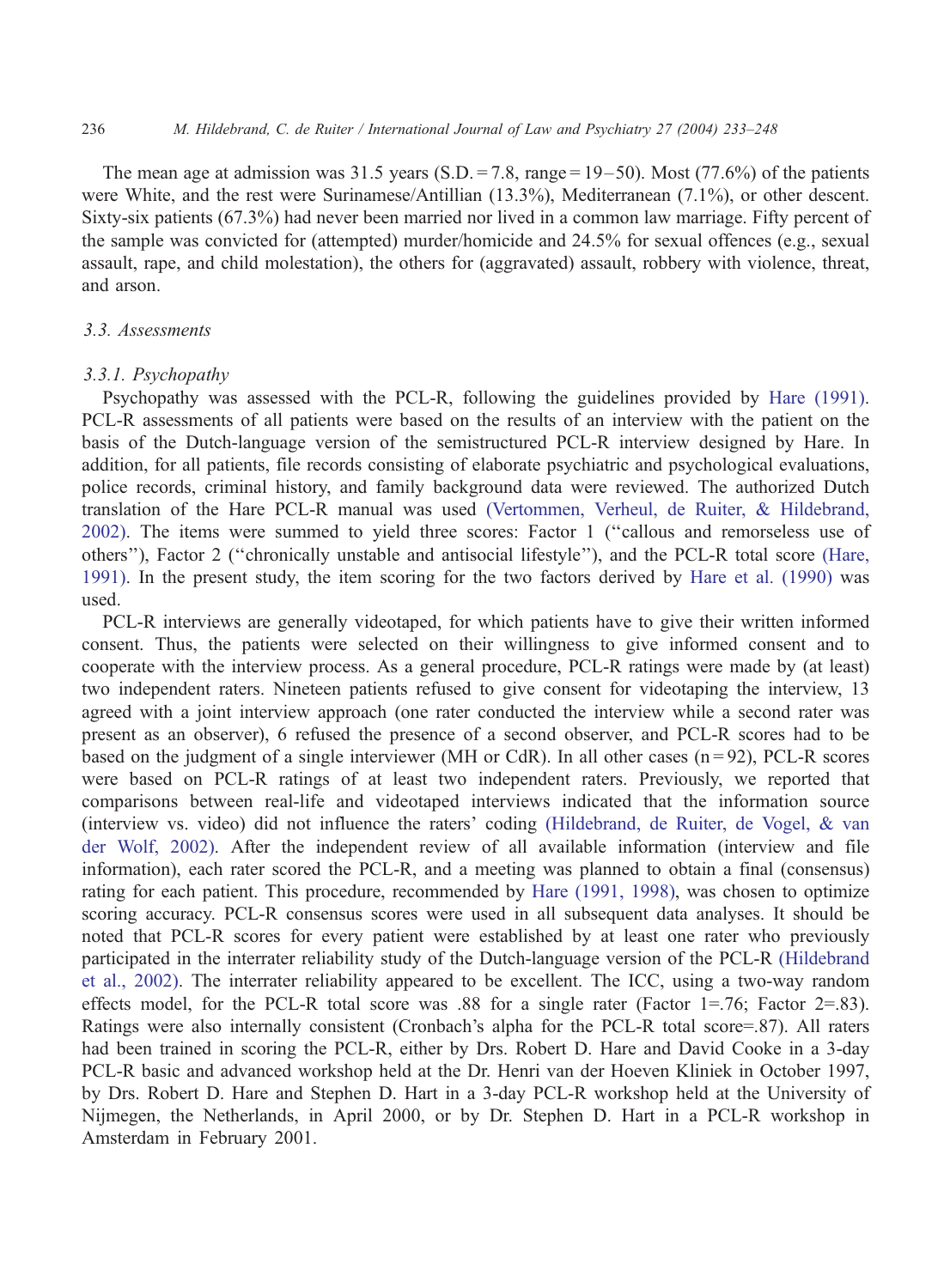#### 3.3.2. DSM-IV Axis I disorders

Consistent with earlier research (e.g., [Coid, 1992; Rasmussen, Storsæter, & Levander, 1999;](#page-13-0) Timmerman & Emmelkamp, 2001), lifetime Axis I diagnoses were established by the first author (MH) using all available data (e.g., earlier psychological and psychiatric reports, earlier diagnoses, current psychiatric or psychological assessments). To be able to compare with other studies examining the prevalence of Axis I diagnoses, these diagnoses were reviewed by three independent raters: a senior diagnostician and a senior psychotherapist of the hospital staff, and the second author. Missing diagnoses were added, and disagreements between the four raters were discussed and resolved, and a set of final consensus diagnoses for all patients in the sample was established. This procedure (i.e., using consensus diagnoses) was chosen to maximize scoring accuracy. The diagnoses were clustered into the following categories: (a) organic disorders, (b) schizophrenia or other psychotic disorders, (c) mood disorders, (d) anxiety disorders, and (e) sexual disorders (paraphilia). In addition, the substance-use diagnoses (i.e., abuse and dependence) were divided into two main categories: alcohol-related disorders and other substance abuse/dependence (such as cannabis, polysubstance, sedative, and cocaine abuse/dependence). No interrater reliability data were collected for Axis I disorders.

## 3.3.3. Axis II disorders

PD diagnoses were obtained by administration of the Structured Interview for DSM-III-R (SIDP-R; [\(van den Brink & de Jong, 1992; Pfohl, Blum, Zimmerman, & Stangl, 1989\)](#page-14-0) or DSM-IV Disorders of Personality (SIDP-IV; [\(de Jong, Derks, van Oel, & Rinne, 1996; Pfohl, Blum, & Zimmerman, 1994\)](#page-13-0). Our use of DSM-III-R PD criteria is a consequence of the duration of the data collection, which started before the SIDP-IV became available. Eleven patients were diagnosed using the DSM-III-R criteria; the rest was diagnosed using DSM-IV criteria. The SIDP-R is a semistructured interview consisting of 160 items designed to assess the criteria of the DSM-III-R PDs. Questions are grouped into 17 topical sections (not into PDs) such as interpersonal functioning, emotional expression, and perception of threat. The SIDP-IV assesses all DSM-IV PDs plus the self-defeating PD of the DSM-III-R (sadistic PD is not included). The questions of the SIDP-IV are grouped into 10 topic areas such as interests, emotions, and activities. Interviewers are free to make additional inquiries when necessary. The interviewers did not rate items while interviewing but took detailed notes. Diagnostic criteria were rated after the interview was completed, and the interviewer had also examined available chart materials. Items are scored as ''not present," "subthreshold," "present," and "strongly present." The interviewer must have clear evidence for the presence of a criterion as a stable characteristic of the patient—it must have been present during at least the preceding 5 years, not restricted to periods with Axis I disorders or to specific situations—to make a positive rating. For the present study, the items were recoded into two categories: absent or present. Categorical diagnoses and dimensional scores (i.e., total number of criteria present for each disorder) were derived. No interrater reliability data were collected for Axis II categorical diagnoses or dimensional ratings, but in most cases, the scoring was reviewed by a second, senior-level clinical psychologist who also knew the patient.

# 4. Procedure

Since January 1996, newly admitted patients were assessed upon admission (T0; baseline assessment) with a standardized psychological assessment battery. PCL-R psychopathy assessment was implemented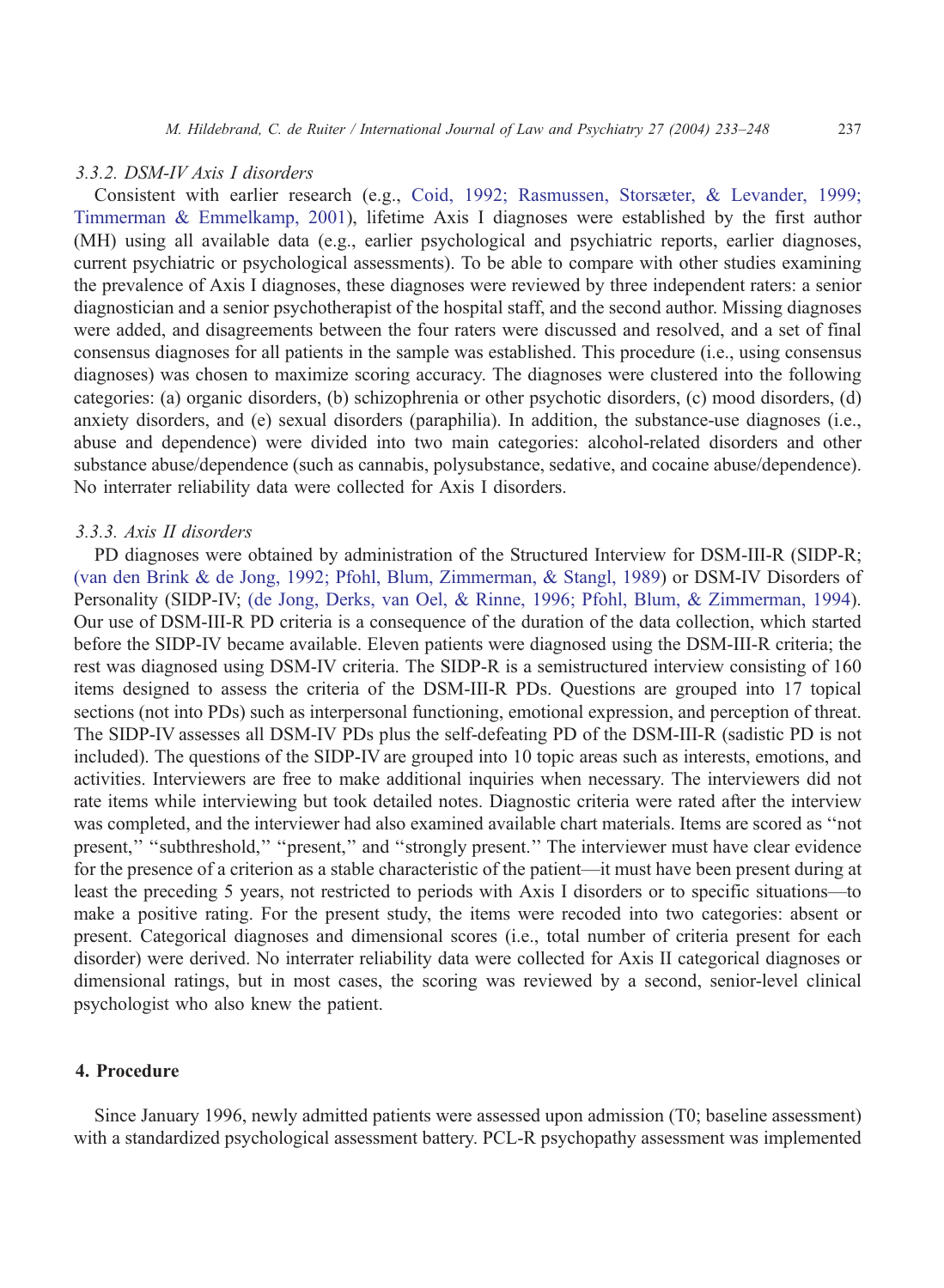in November 1997. To provide information on treatment progress, all patients in our hospital are retested 18–24 months (T1; Follow-up 1) and again 42 months after admission (T2; Follow-up 2). At baseline, PCL-R and SIDP-R/SIDP-IV interviews were administered to assess PCL-R psychopathy and Axis II disorders. Because PCL-R psychopathy assessment was not implemented until November 1997, 26 patients were administered the PCL-R at Follow-up 1. The examiner who diagnosed a particular patient using DSM-IV Axis II criteria was blind with respect to the PCL-R psychopathy score of this particular patient. Occasionally, however, PCL-R examiners had been in contact with the patient, previously, for other psychodiagnostic activities (especially for patients who were administered the PCL-R at T1).

PCL-R and SIDP-R/SIDP-IV ratings were conducted by a pool of 10 examiners, 7 females and 3 males. Seven raters were master's level (clinical) psychologists, one was an experienced PhD clinical and forensic psychologist (CdR), one was a mental health scientist, and one had a degree in both mental health science and law (MH). All were familiar with DSM-IV Axis I/II disorders and were experienced in assessment and/or treatment of (forensic) psychiatric patients.

# 5. Results

#### 5.1. Base rate of PCL-R psychopathy

Fig. 1 presents the distribution of PCL-R psychopathy scores in the sample. The mean total PCL-R score (adjusted sum) was 21.4 (S.D.  $= 8.4$ ), with a range from 3 to 38, a median score of 21.1, and a mode of 17. The kurtosis of the PCL-R total score was  $-.753$  (S.E. =  $-.244$ ). PCL-R scores were normally distributed (Kolmogorov–Smirnov  $Z=594$ ,  $P=872$ ). The mean Factor 1 score was 9.3  $(S.D. = 3.8)$  and the mean Factor 2 score was also 9.3 (S.D. = 5.0). When a cutoff point of 30, designated



Fig. 1. Distribution of PCL-R psychopathy scores for 98 Dutch male forensic psychiatric patients.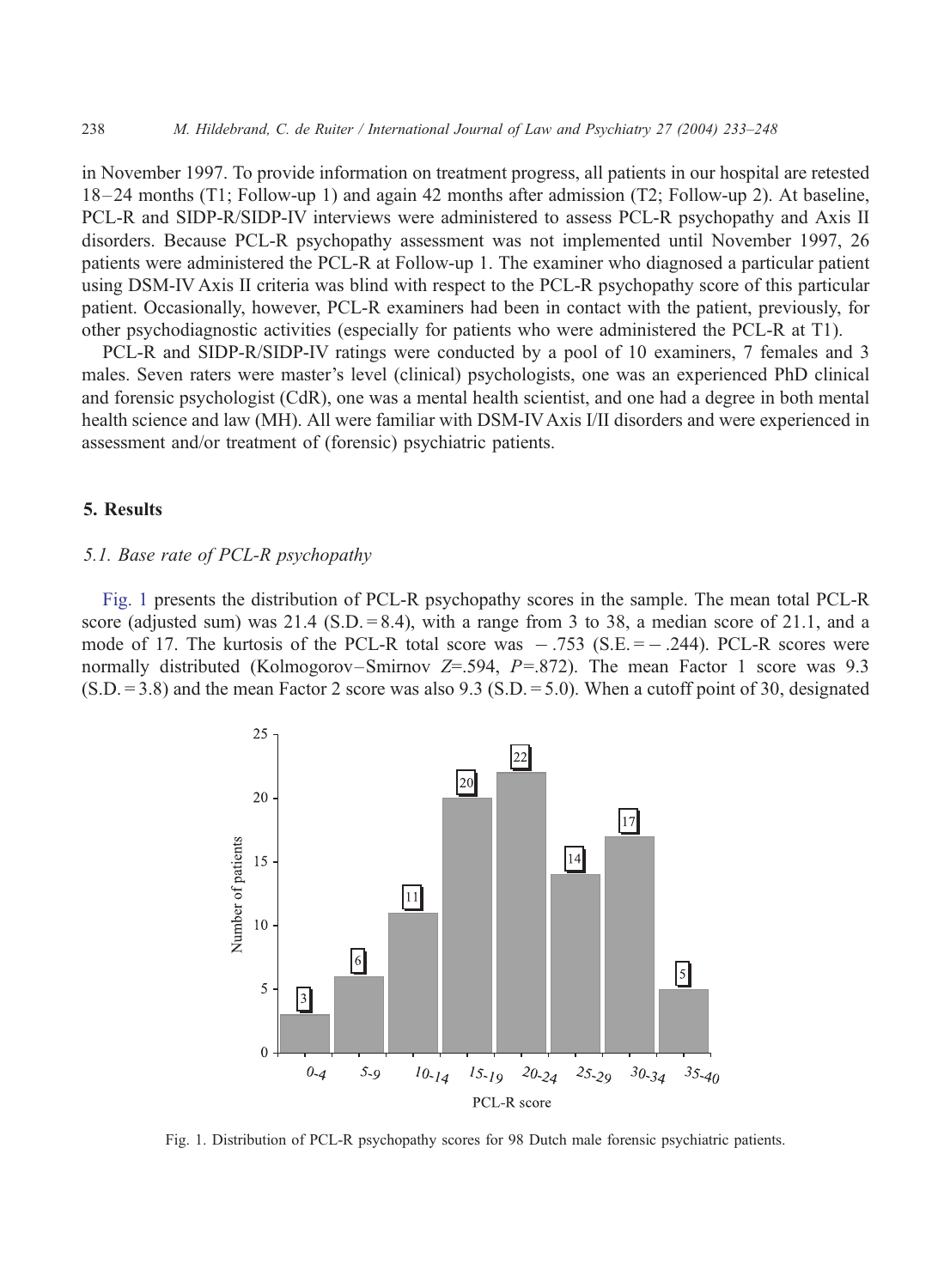<span id="page-6-0"></span>by [Hare \(1991\),](#page-13-0) was used to divide the patients into psychopathic and nonpsychopathic groups, 21 (21.4%) of the patients were classified as psychopaths. When we applied a lower threshold of 26, which is often used in European research (Grann, Längström, Tengström, & Stålenheim, 1998; Rasmussen et al., 1999), 34 patients (34.7%) received a diagnosis of psychopathy. Nine patients (9.2%) had very low scores (PCL-R score  $\leq 10$ ).

## 5.2. Axis I disorders

Table 1

There was a high frequency of psychiatric disorders in the study sample. Eighty-six patients (87.8%) met criteria for at least one Axis I disorder, including any alcohol- or other substance-related disorder (i.e., psychoactive substance or sedative use disorders). Sixty-one patients (62.2%) met criteria for an Axis I diagnosis other than alcohol- or psychoactive-substance-related disorders. Forty-seven patients

| Diagnostic group                                                                 | $\boldsymbol{n}$ | $\frac{0}{0}$ |
|----------------------------------------------------------------------------------|------------------|---------------|
| Organic brain syndrome                                                           | $\mathfrak{2}$   | 2.0           |
| Schizophrenia/other psychotic disorder                                           | 17               | 17.3          |
| Mood disorders                                                                   | 5                | 5.1           |
| Depressive disorder NOS                                                          | 3                | 3.1           |
| Bipolar disorder                                                                 | 2                | 2.0           |
| Anxiety disorders                                                                | 4                | 4.1           |
| Anxiety disorder NOS                                                             | 2                | 2.0           |
| Posttraumatic stress disorder                                                    | 1                | 1.0           |
| Social phobia                                                                    |                  | 1.0           |
| Sedative, hypnotic, anxiolytic use disorders (abuse/dependence)                  | 5                | 5.1           |
| Alcohol-use disorders                                                            | 27               | 27.6          |
| Alcohol abuse/dependence                                                         | 25               | 25.5          |
| Alcohol intoxication                                                             | 1                | 1.0           |
| Alcohol withdrawal                                                               | 1                | 1.0           |
| Psychoactive substance use disorders (abuse/dependence)                          | 46               | 46.9          |
| Cannabis                                                                         | 16               | 16.3          |
| Polysubstance                                                                    | 10               | 10.2          |
| Cocaine abuse                                                                    | 8                | 8.2           |
| Unknown/other substance                                                          | 6                | 6.1           |
| Amphetamine                                                                      | 2                | 2.0           |
| Opioid                                                                           | 3                | 3.1           |
| Hallucinogen                                                                     | 1                | 1.0           |
| Paraphilias                                                                      | 20               | 20.4          |
| Pedophilia                                                                       | 15               | 15.3          |
| Parafilia NOS                                                                    | 4                | 4.1           |
| Exhibitionism                                                                    | 1                | 1.0           |
| Pathological gambling                                                            | 11               | 11.2          |
| Other                                                                            | 14               | 14.3          |
| Any Axis I disorder                                                              | 86               | 87.8          |
| Any Axis I disorder (other than alcohol, substance or sedative abuse/dependence) | 61               | 62.2          |

Base rate of DSM-IV Axis I disorders  $(N = 98)$ 

NOS = not otherwise specified.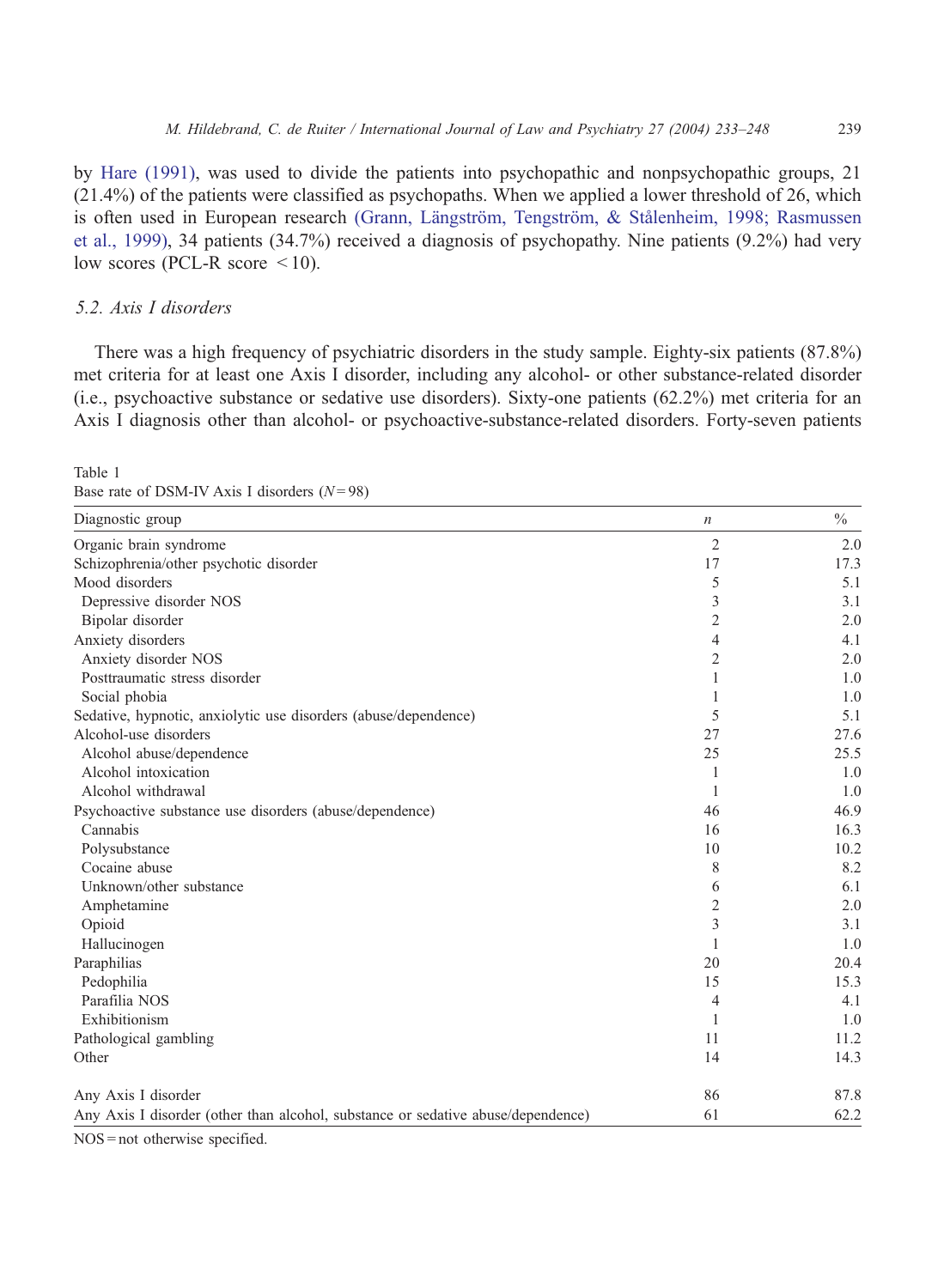(48.0%) met criteria for at least one substance-related disorder. In addition, 20 patients (20.4%) received a diagnosis of paraphilia, 17 (17.3%) met criteria for schizophrenia or another psychotic disorder, 11 (11.2%) received a diagnosis of pathological gambling, 5 met criteria for a mood disorder, 4 of an anxiety disorder, and 2 of an organic brain syndrome. Other diagnoses  $(n = 14)$  included impulse control disorder (n=4), pervasive developmental disorder NOS (n=2), pyromania (n=2), attention-deficit/ hyperactivity disorder  $(n=2)$ , Asperger's disorder, autistic disorder, Gilles de la Tourette, and hypochondrias (all  $n = 1$ ). [Table 1](#page-6-0) presents the base rates of lifetime Axis I disorders.

# 5.3. Axis II disorders

Table 2

Valid data were obtained from 94 patients. The prevalence of PDs in the sample was substantial (Table 2). Eighty-four patients (89.3%) received at least one Axis II diagnosis. Of the remaining 10 patients, 2 received an SIDP-IV diagnosis of mixed PD, defined as missing only one criterion for two or more PDs. Thus, only 8 patients did not receive a PD diagnosis. Comorbidity on Axis II was more common than a single diagnosis: Of the 83 patients given a PD diagnosis, 53 (63.9%) received multiple diagnoses. The mean number of PDs per patient, for patients with at least one PD, was 2.1. As expected, most PDs are found in Cluster B disorders, followed by Cluster A. The most frequently diagnosed PD was antisocial PD  $(n=45)$ , followed by narcissistic  $(n=26)$ , borderline  $(n=24)$ , and paranoid PDs  $(n=18)$ .

| Personality disorder                          |                  | Categorical diagnoses | Number of traits present |      |
|-----------------------------------------------|------------------|-----------------------|--------------------------|------|
|                                               | $\boldsymbol{n}$ | $\frac{0}{0}$         | Mean                     | S.D. |
| Paranoid                                      | 18               | 19.1                  | 1.89                     | 1.76 |
| Schizoid                                      | 7                | 7.4                   | 1.09                     | 1.37 |
| Schizotypal                                   | 9                | 9.6                   | 1.70                     | 1.96 |
| Antisocial                                    | 45               | 47.8                  |                          |      |
| Conduct disorder $(<15$ years)                | 55               | 58.5                  | 3.88                     | 2.29 |
| Antisocial behavior since age 15              | 66               | 70.2                  | 3.73                     | 3.37 |
| Borderline                                    | 24               | 25.5                  | 2.79                     | 2.44 |
| Histrionic                                    | 5                | 5.3                   | 0.95                     | 1.35 |
| Narcissistic                                  | 26               | 27.7                  | 2.94                     | 2.42 |
| Avoidant                                      | 11               | 11.7                  | 1.24                     | 1.83 |
| Dependent                                     | 4                | 4.3                   | 1.09                     | 1.60 |
| Obsessive-compulsive                          | 9                | 9.6                   | 1.53                     | 1.40 |
| Passive-aggressive                            | 7                | 7.4                   | 1.15                     | 1.45 |
| Self-defeating                                | 4                | 4.3                   | 1.33                     | 1.63 |
| Depressive                                    | 6                | 7.2                   | 1.31                     | 1.32 |
| Cluster A                                     | 29               | 30.9                  |                          |      |
| Cluster B                                     | 66               | 70.2                  |                          |      |
| Cluster C                                     | 22               | 23.4                  |                          |      |
| Any personality disorder (mixed not included) | 84               | 89.3                  |                          |      |

Base rate of DSM-III-R/DSM-IV Axis II diagnoses and mean dimensional scores  $(N=94)$ 

For depressive personality disorder,  $n = 83$ . –: not calculated.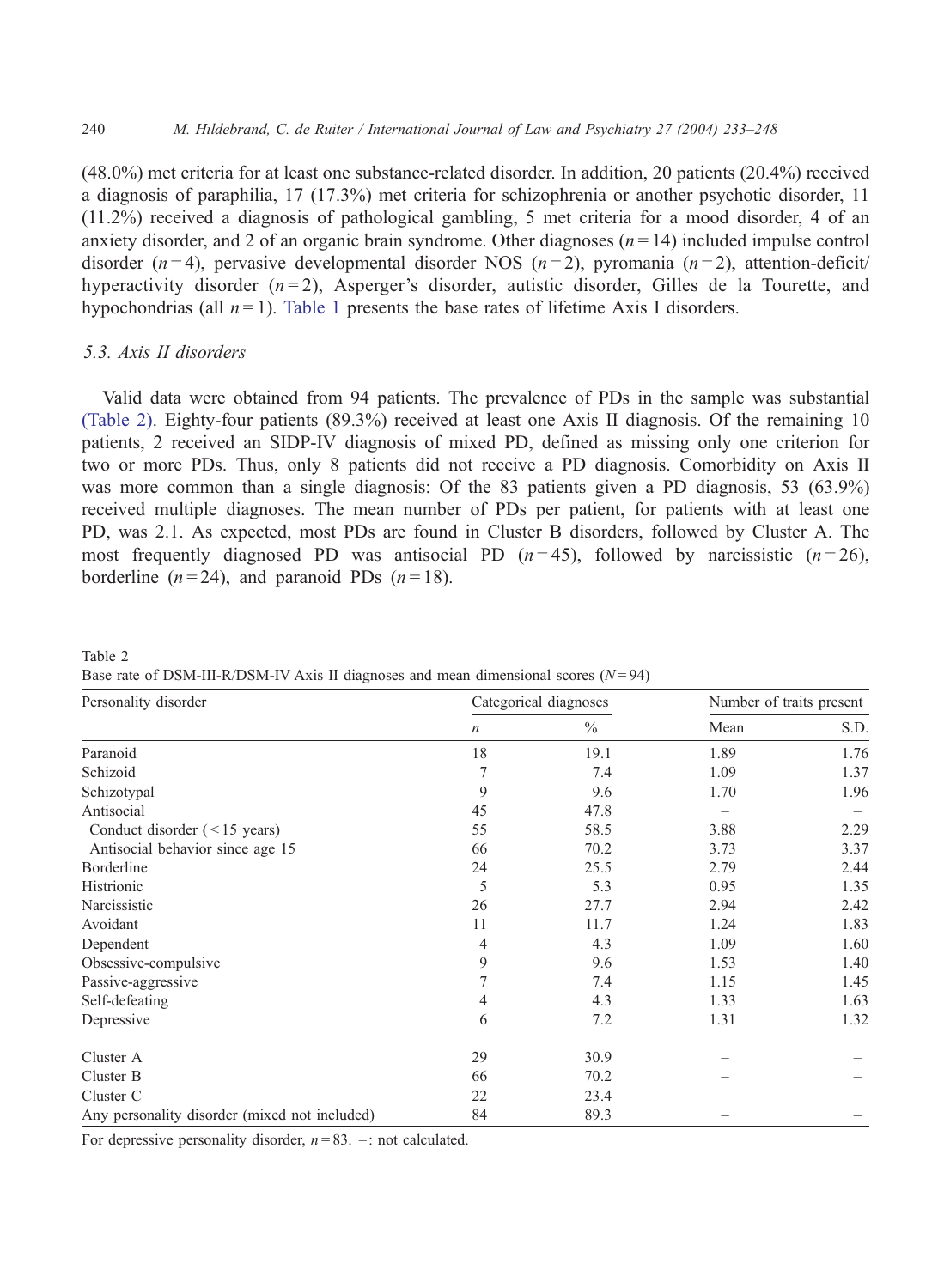Comorbidity between lifetime Axis I and II disorder diagnoses was high. Seventy-one patients (72.4%) with at least one PD diagnosis did have at least one (lifetime) Axis I disorder diagnosis (including alcohol/drug/sedative use disorders). When alcohol/drug use disorders were excluded from the analyses, 49 patients (50%) met the criteria for both Axis I and II disorder diagnoses.

# 5.4. Categorical overlap of Axis I and II disorders with PCL-R psychopathy

It is apparent from [Tables 1 and 2](#page-6-0) that several diagnostic categories have (very) low base rates. Therefore, following [Hart and Hare \(1989\),](#page-14-0) we excluded diagnostic categories with fewer than 10 patients from further analyses (i.e., base rate < 10%). This resulted in 10 categories, five Axis I (schizophrenia, alcohol and other substance abuse/dependence, paraphilias, pathological gambling) and five Axis II (paranoid, antisocial, borderline, narcissistic, and avoidant PD) categories. Cluster A, B, and C disorders (presence of at least one PD of the particular cluster) and any Axis I and II were also included as diagnostic categories. Patients were divided into a low- (PCL-R  $\leq$  20), medium- (20  $\leq$  PCL- $R < 30$ ), and high-psychopathy (PCL-R  $\geq 30$ ) group. The chi-square test was used to determine the differences in frequency distribution between diagnostic categories. In addition, we calculated the odds ratios from  $2 \times 2$  (presence vs. absence of diagnosis) tables. An odds ratio refers to the conditional probability of a disorder A (i.e., PCL-R psychopathy) given that another disorder B (e.g., schizophrenia) is present, divided by the conditional probability of disorder A given that disorder B is not present [\(Fleiss, 1981\)](#page-13-0). Odds ratios of 2 or 3 are typically considered to indicate a large effect size [\(Fleiss,](#page-13-0) Williams, & Dubro, 1986). Odds ratios were calculated for the recommended cutoff point of 30 to form psychopathic and nonpsychopathic groups, as well as for the cutoff point of 26. The chi-square statistic was used to determine the significance of each odds ratio [\(Fleiss, 1981\).](#page-13-0) To reduce the risk of chance capitalization, Bonferroni correction [\(Stevens, 1986\)](#page-14-0) is used for the chi-square tests. We tested each Axis separately. Because there were six comparisons for Axis I disorders, the Type 1 error rate per individual test was set at .008. For Axis II, there were nine comparisons, and the Type 1 error rate per individual test was set at .006. The association between PCL-R psychopathy and Axis I and II categorical diagnoses is presented in [Table 3.](#page-9-0)

With regard to the overlap between PCL-R psychopathy and Axis I disorders, we found a positive trend between drug use disorders and PCL-R psychopathy,  $\chi^2(2,98) = 9.51$ , P=.009. For alcohol-userelated disorders, we also found a positive trend,  $\chi^2(2.98) = 5.70$ , P=.058. Paraphilia and any Axis I diagnosis showed a trend towards a negative association with PCL-R psychopathy,  $\chi^2(2.98) = 6.22$ ,  $P = 0.045$  and  $\chi^2(2.98) = 7.11$ ,  $P = 0.029$ , respectively.

The odds ratios indicate that a diagnosis of PCL-R psychopathy (total score  $\geq$  30) was positively associated with drug and alcohol abuse/dependence. On the other hand, the odds ratio indicated that patients with a diagnosis of PCL-R psychopathy were about three and a half times less likely to receive a diagnosis of any Axis I disorder other than alcohol or other substance-use disorders. Similarly, these patients were about three times less likely to receive a diagnosis of paraphilias.

With regard to Axis II diagnoses, high PCL-R scores were significantly associated with Cluster B disorders,  $\chi^2(2,94) = 18.55$ ,  $P < .001$ . More specifically, high PCL-R scores tended to be significantly associated with antisocial PD,  $\chi^2(2,94) = 17.77$ ,  $P < .001$ . In addition, there were trends for paranoid,  $\chi^2(2,94) = 7.78$ , P=.020, borderline,  $\chi^2(2,94) = 5.01$ , P=.082, and any PD,  $\chi^2(2,94) =$ 9.46,  $P=.009$ .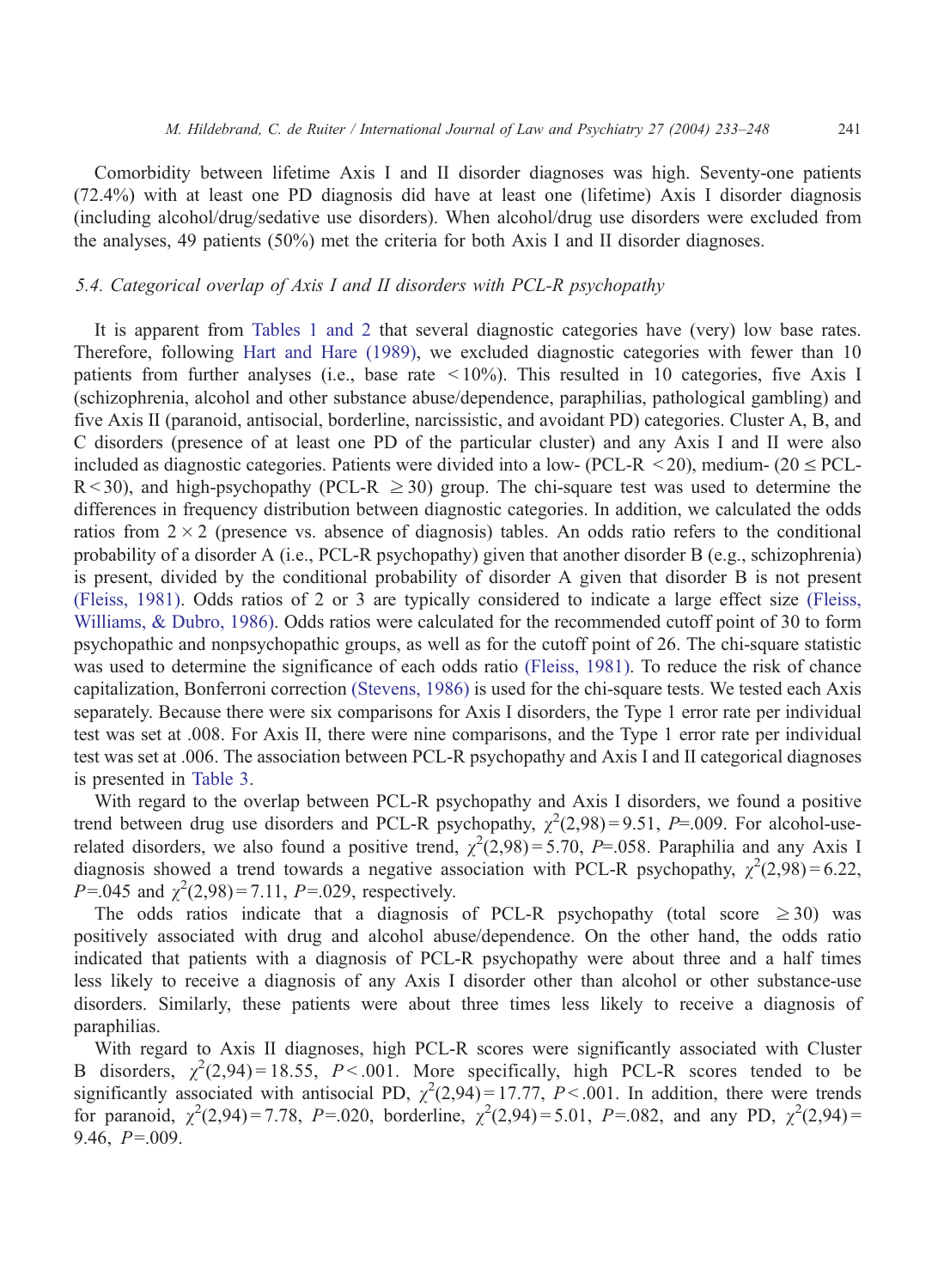<span id="page-9-0"></span>Table 3

Number of patients with low (PCL-R < 20), medium (20–29), and high ( $\geq$  30) PCL-R scores diagnosed with Axis I ( $n = 98$ ) and Axis II  $(n=94)$  categorical diagnoses, and association (odds ratio) between categorical diagnoses of PCL-R psychopathy and DSM-IV disorders

| Diagnostic category <sup>a</sup>                 | PCL-R score |                |                | $P^{\mathfrak{b}}$ | Odds ratios <sup>c</sup> |             |
|--------------------------------------------------|-------------|----------------|----------------|--------------------|--------------------------|-------------|
|                                                  | < 20        | $20 - 29$      | $\geq 30$      |                    | $( \ge 26)$              | $( \ge 30)$ |
| Axis I diagnosis                                 |             |                |                |                    |                          |             |
| Schizophrenia                                    | 6           | 9              | $\sqrt{2}$     | .316               | .55                      | .44         |
| No schizophrenia                                 | 34          | 28             | 19             |                    |                          |             |
| Alcohol abuse/dependence                         | 6           | 10             | 9              | .058               | 2.29                     | 2.86        |
| No alcohol                                       | 34          | 27             | 12             |                    |                          |             |
| Drug abuse/dependence                            | 9           | 16             | 13             | .009               | 2.70                     | 3.38        |
| No drug abuse/dependence                         | 31          | 21             | $\,$ $\,$      |                    |                          |             |
| Paraphilias                                      | 13          | 5              | $\overline{c}$ | .045               | .28                      | .35         |
| No paraphilias                                   | 27          | 32             | 19             |                    |                          |             |
| Pathological gambling                            | 5           | 3              | 3              | .732               | 1.76                     | 1.44        |
| No pathological gambling                         | 35          | 34             | 18             |                    |                          |             |
| Any Axis $I^d$                                   | 29          | 24             | 8              | .029               | .42                      | .28         |
| No Axis I                                        | 11          | 13             | 13             |                    |                          |             |
| Axis II diagnosis                                |             |                |                |                    |                          |             |
| Paranoid PD                                      | 3           | $\overline{7}$ | 8              | .020               | 2.88                     | 3.88        |
| No paranoid PD                                   | 34          | 29             | 13             |                    |                          |             |
| Antisocial PD                                    | 9           | 19             | 17             | < 0.01             | 20.39                    | 6.83        |
| No antisocial PD                                 | 28          | 17             | $\overline{4}$ |                    |                          |             |
| <b>Borderline PD</b>                             | 6           | 9              | 9              | .082               | 2.33                     | 2.90        |
| No borderline PD                                 | 31          | 27             | 12             |                    |                          |             |
| Narcissistic PD                                  | 6           | 13             | $\tau$         | .132               | 2.40                     | 1.53        |
| No narcissistic PD                               | 31          | 23             | 14             |                    |                          |             |
| Avoidant PD                                      | 6           | $\overline{4}$ | $\mathbf{1}$   | .423               | .66                      | .32         |
| No avoidant PD                                   | 31          | 32             | 20             |                    |                          |             |
| Cluster A                                        | 8           | 12             | 9              | .223               | 1.19                     | 1.99        |
| No Cluster A                                     | 29          | 24             | 12             |                    |                          |             |
| Cluster B                                        | 17          | 29             | 20             | < 0.01             | 25.41                    | 11.74       |
| No Cluster B                                     | 20          | $\overline{7}$ | $\mathbf{1}$   |                    |                          |             |
| Cluster C                                        | 10          | 10             | $\mathfrak{2}$ | .233               | .63                      | .28         |
| No cluster C                                     | 27          | 26             | 19             |                    |                          |             |
| Any personality disorder (mixed PD not included) | 28          | 35             | 20             | .009               | 6.28                     | 3.18        |
| No personality disorder                          | 9           | 1              | 1              |                    |                          |             |

Significant (Bonferroni corrected) values are in bold.<br><sup>a</sup> Diagnostic categories  $\geq$  10 patients (see text).<br><sup>b</sup> Chi-square test.

<sup>c</sup> Chi-square test.

<sup>d</sup> Other than alcohol or psychoactive substance use disorder diagnoses.

Finally, a computation of positive predictive power (PPP; [Widiger, Hurt, Frances, Clarkin, & Gilmore,](#page-15-0) 1984), defined as the conditional probability of having one disorder given the other, strongly indicated that a diagnosis of PCL-R psychopathy was highly predictive of antisocial PD (PPP =  $0.85$ ). The reverse was not true: A diagnosis of antisocial PD did not predict PCL-R psychopathy (PPP =  $0.38$ ).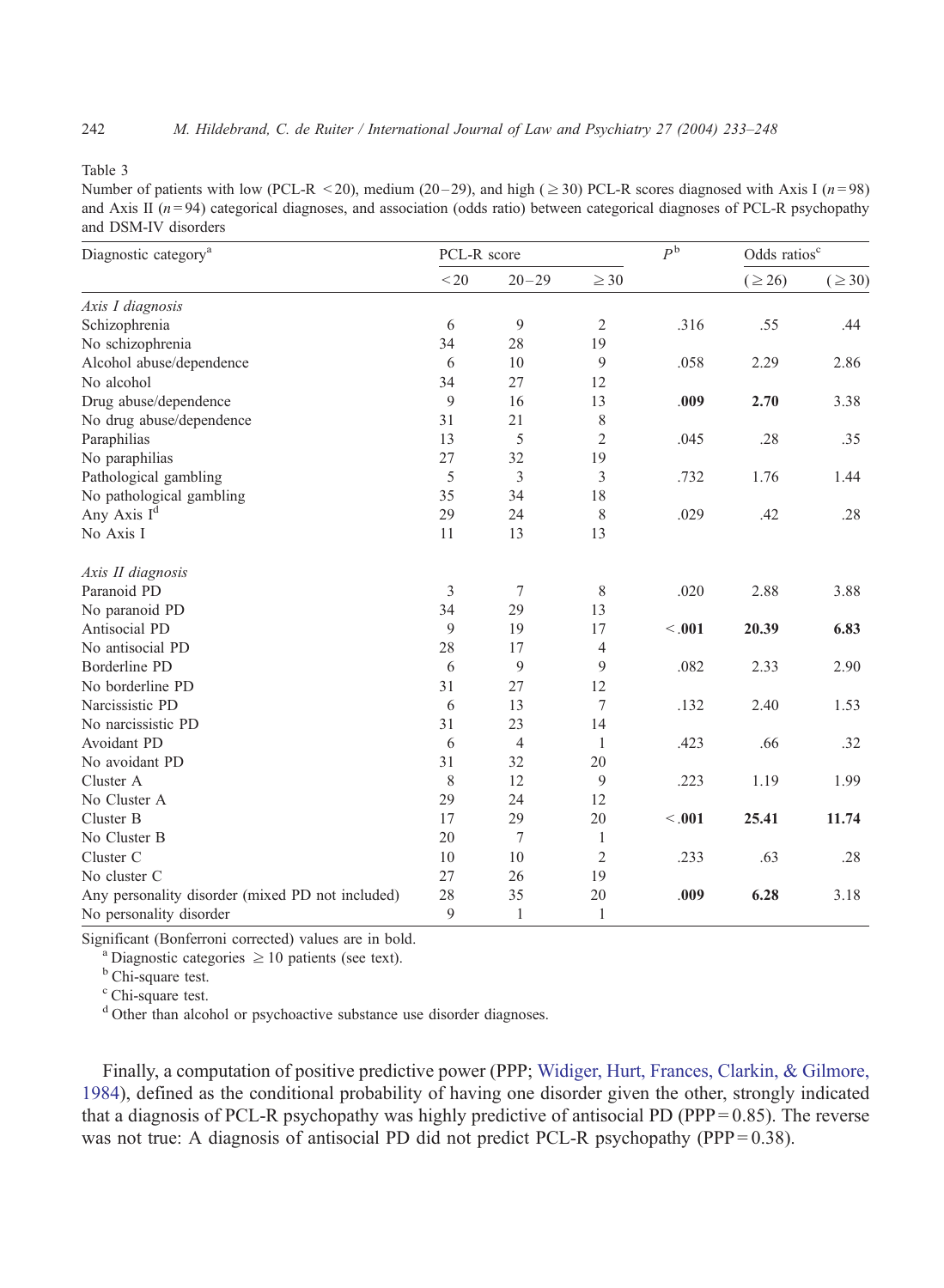Table 4

| Correlations between PCL-R psychopathy scores and Axis II dimensional scores $(n=94)$ |         |          |          |  |  |  |
|---------------------------------------------------------------------------------------|---------|----------|----------|--|--|--|
| Personality disorder                                                                  | PCL-R   |          |          |  |  |  |
|                                                                                       | Total   | Factor 1 | Factor 2 |  |  |  |
| Paranoid                                                                              | $.44**$ | $.36**$  | $.38**$  |  |  |  |
| Schizoid                                                                              | $-.14$  | $-.02$   | $-.18$   |  |  |  |
| Schizotypal                                                                           | .04     | .07      | .01      |  |  |  |
| Conduct disorder $(< 15$ years)                                                       | $.53**$ | $.30*$   | $.58**$  |  |  |  |
| Antisocial behavior since age 15                                                      | $.64**$ | $.39**$  | $.65***$ |  |  |  |
| Borderline                                                                            | $.33**$ | .20      | $.32*$   |  |  |  |
| Histrionic                                                                            | $.32*$  | .37      | .15      |  |  |  |
| Narcissistic                                                                          | $.47**$ | .57      | .26      |  |  |  |
| Avoidant                                                                              | $-.19$  | $-.18$   | $-.16$   |  |  |  |
| Dependent                                                                             | $-.02$  | $-.04$   | .00.     |  |  |  |
| Obsessive-compulsive                                                                  | .19     | .27      | .04      |  |  |  |
| Passive-aggressive                                                                    | .28     | .16      | $.32*$   |  |  |  |
| Self-defeating                                                                        | .19     | $-.06$   | $.31*$   |  |  |  |

Depressive  $-13$   $-18$   $-16$ 

Correlations between PCL-R psychopathy scores and Axis II dimensional scores ( $n = 94$ )

For depressive personality disorder,  $n = 83$ . Significant (Bonferroni corrected) values are in bold.  $*P < .004$ ;  $*P < .001$ .

#### 5.5. Dimensional overlap of Axis II disorders with PCL-R psychopathy

Product–moment correlations were used to examine the association between PCL-R and Axis II dimensional scores (see Table 4). Because there were 14 comparisons for Axis II dimensional scores, the Type 1 error rate per individual test was set at .004. Except for antisocial behavior since age 15, dimensional ratings of PDs were not normally distributed; we therefore subjected them to logarithmic transformation before computing the correlations with PCL-R scores.

Correlations with dimensional ratings revealed a strong association of the PCL-R total score with five Axis II disorders: PCL-R total scores correlated positively and significantly  $(r \ge 0.33)$  with paranoid PD, conduct disorder  $($  < 15 years), antisocial behavior since age 15, and borderline and narcissistic PDs. The difference between PCL-R Factors 1 and 2 was quite pronounced. Factor 1 showed significant positive correlations ( $\geq$  .33) for paranoid, histrionic, and narcissistic PDs, and also for conduct disorder ( $\leq$  15 years) and antisocial behavior after age 15. Factor 2 correlated positively ( $\geq$  .33) with paranoid PD, and also with conduct disorder and antisocial behavior since age 15. Thus, only paranoid PD and antisocial behavior since age 15 were significantly and meaningfully related to both factors of the PCL-R. Neither factor correlated ( $\geq$  .33) with schizoid, schizotypal, borderline, avoidant, dependent, obsessive– compulsive, passive–aggressive, self-defeating, and depressive PDs.

# 6. Discussion

In general, a high prevalence of lifetime DSM-IV Axis I psychiatric morbidity was found in the study sample. Almost 88% of the sample met criteria for at least one Axis I disorder, including any alcohol- or substance-related disorder. The finding that substance-use disorders were the most prevalent type of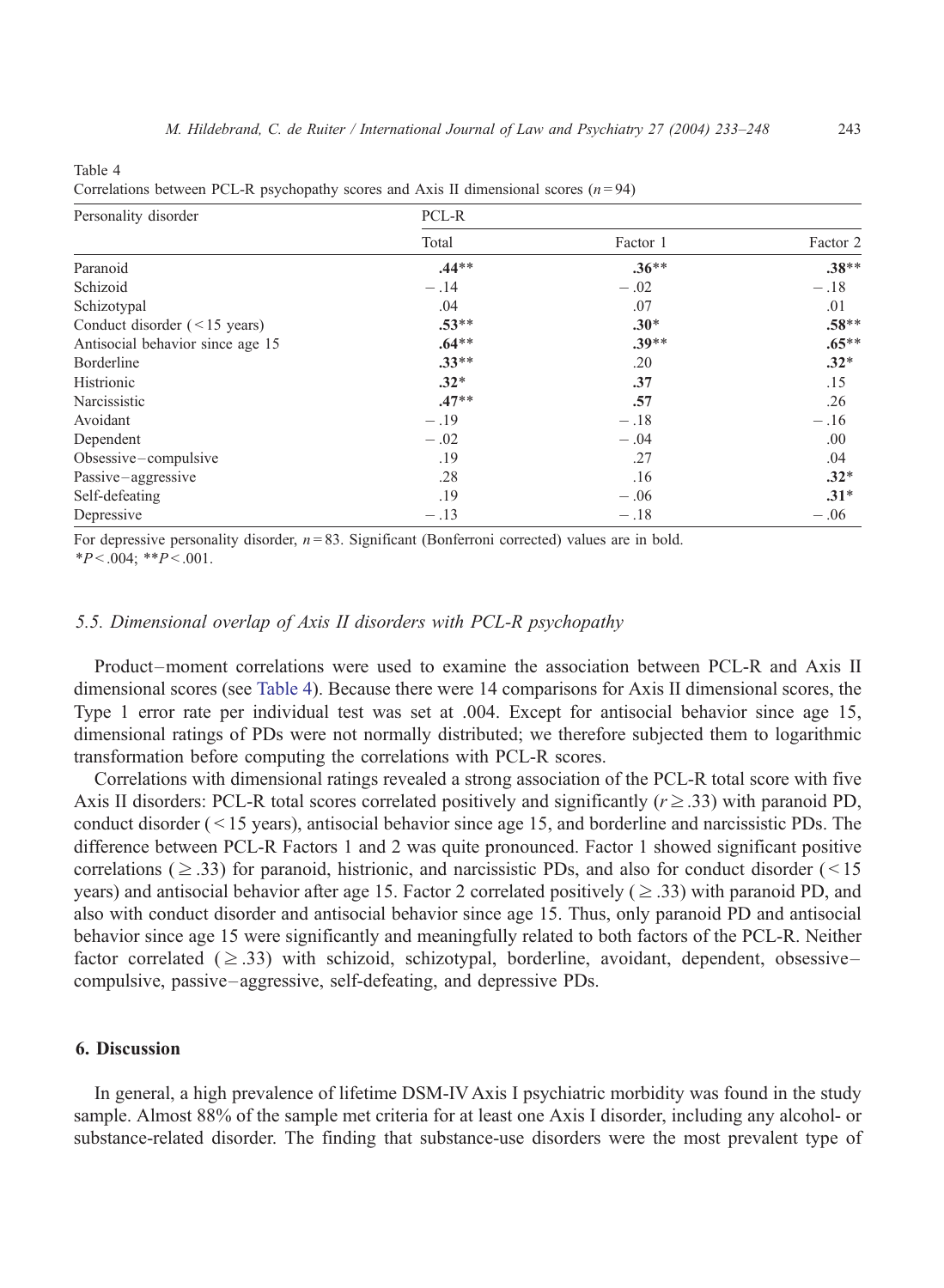disorder is consistent with most other studies with forensic participants (Hart & Hare, 1989; Stålenheim & von Knorring, 1996; Timmerman & Emmelkamp, 2001). However, only 5% of our patients were diagnosed with a lifetime diagnosis of a mood disorder, which is rather low compared with other studies with forensic psychiatric patients (Côté & Hodgins, 1992; Hart & Hare, 1989; Stålenheim & von Knorring, 1996; Timmerman & Emmelkamp, 2001). [Timmerman and Emmelkamp \(2001\),](#page-14-0) for example, found that 51% of a sample ( $N = 37$ ) of Dutch TBS patients had a lifetime diagnosis of affective disorder. In their study, Axis I diagnoses were based on a fully structured interview, whereas in the present study, Axis I diagnoses were mainly based on file information, which may have resulted in an underestimation of the real psychopathology. On the other hand, prevalence rates for affective disorders typically range from about 3% to 25% in different forensic settings [\(Eaves, Tien, & Wilson, 2000\).](#page-13-0)

The high percentage of patients with a PD is comparable with the prevalence rates between 60% and 80% in other European forensic psychiatric samples [\(Blackburn, Crellin, Morgan, & Tulloch, 1990;](#page-13-0) Coid, 1992; Kullgren, Grann, & Holmberg, 1996). [de Ruiter and Greeven \(2000\),](#page-13-0) for example, found that 80% of a Dutch sample of 85 forensic psychiatric patients fulfilled diagnostic criteria for at least one PD according to the SIDP-R, with paranoid, antisocial, borderline, and narcissistic PDs as the most prevalent. [Timmerman and Emmelkamp \(2001\)](#page-14-0) reported a lower frequency of PDs (45%) in a rather small sample  $(N=39)$  of Dutch forensic psychiatric patients. The difference is probably due to the fact that in the present study, as in the study by de Ruiter and Greeven, the interviewers also reviewed file records consisting of elaborate psychiatric and psychological evaluations, criminal history records, and family background data, whereas in the Timmerman and Emmelkamp study, PD diagnoses were based exclusively on information obtained from the patient, which most likely led to an underestimation of the prevalence of certain PDs. Indeed, de Ruiter and Greeven reported that especially Cluster B disorders are more difficult to detect by means of a self-report instrument, compared to a semistructured interview, because of the lack of self-insight and defensiveness inherent to Cluster B disorders. In line with these findings, [Zimmerman and Coryell \(1990\)](#page-15-0) found that histrionic and antisocial PDs were more often diagnosed on the basis of a semistructured interview than with a self-report questionnaire. In our view, the use of a semistructured interview, in combination with extensive collateral information, is indispensable for the diagnosis of PDs in forensic participants. An alternative explanation for the lower frequency of PDs in the sample of Timmerman and Emmelkamp might be that, originally, TBS patients were referred to a *specific* hospital (e.g., the Dr. Henri van der Hoeven Kliniek) *after* having been examined in a special selection institute, where the best treatment program for their needs was decided. This selection might have caused the differences between the patient populations between the forensic psychiatric institutions. At the present time, random selection is practiced.

The PCL-R mean scores and standard deviations in our sample are comparable with those that have been reported in other European samples [\(Cooke, 1998; Logan, Blackburn, Donelly, & Renwick, 2002\),](#page-13-0) as is the proportion of patients classified as psychopaths (Stålenheim  $\&$  von Knorring, 1996). Our findings suggest that high PCL-R scores tend to be positively associated with Axis I drug abuse/ dependence, and negatively (trends) with schizophrenia and its variants, paraphilias, and any Axis I disorder (other than alcohol/drug use disorders). The results are consistent with findings of earlier studies (Hart & Hare, 1989; Nedopil et al., 1998; Rasmussen et al., 1999; Stålenheim & von Knorring, 1996).

In addition, the PCL-R showed a clear and expected pattern of associations with Axis II disorders. A PCL-R diagnosis (PCL-R score  $\geq$  30) was most strongly and significantly associated with a diagnosis of antisocial PD. This finding is consistent with existing findings on the construct validity of the PCL-R in a variety of populations including North American male prisoners [\(Harpur, Hare, & Hakstian, 1989\)](#page-14-0) and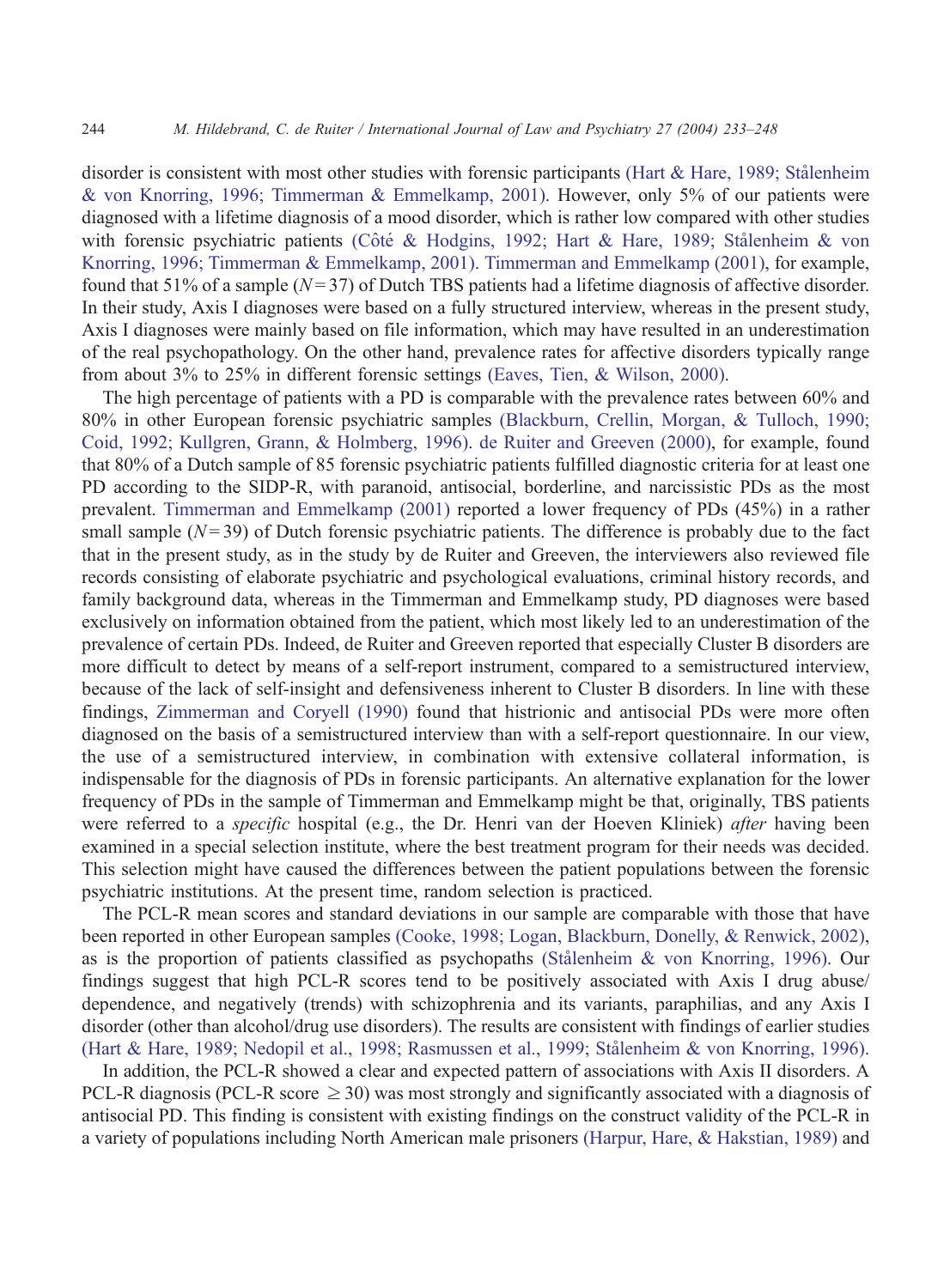forensic psychiatric patients [\(Hart & Hare, 1989\),](#page-14-0) as well as European samples of forensic psychiatric patients (Blackburn, 1998; Stålenheim & von Knorring, 1996). In addition, consistent with previous research (Hart & Hare, 1989; Stålenheim & von Knorring, 1996), we found that the link between PCL-R psychopathy and antisocial PD is asymmetric. Most patients (81%) diagnosed as psychopaths by PCL-R criteria met criteria for a diagnosis of antisocial PD, whereas a minority (38%) of those with antisocial PD also received a diagnosis of PCL-R psychopathy.

Correlations ( $\geq$  .32) between PCL-R scores and dimensional scores of Axis II disorders were found for paranoid, borderline, and narcissistic PDs, and with conduct disorder and antisocial behavior since age 15. These findings are largely consistent with previous findings [\(Blackburn, 1998; Hare, 1991;](#page-13-0) Hart & Hare, 1989; Hart et al., 1994; Stålenheim & von Knorring, 1996), as is the significant correlation of Factor 1 with paranoid and antisocial, histrionic and narcissistic dimensional scores, and the positive correlation of Factor 2 with paranoid and antisocial dimensional scores [\(Blackburn, 1998\).](#page-13-0) However, [Hart and Hare \(1989\)](#page-14-0) found that Factor 2 correlated significantly only with antisocial PD, which may be due to the lower base rate of psychopathy  $(12.5%)$  in the Hart and Hare sample. Of course, findings are in line with expectations, given the fact that a number of diagnostic criteria for these PDs are similar with a number of PCL-R criteria (e.g., grandiose sense of self-worth; impulsivity).

Several methodological limitations deserve attention. A limitation of our study is the fact that some of the Axis I diagnoses may not have been as reliable and valid as we would have liked them to be. The use of a (semi-)structured interview for the assessment of lifetime Axis I diagnoses according to the DSM-IV, in combination with a record review, would have been preferable. However, limited staff necessitated us to choose either an Axis I or II semistructured interview. Because patient files tended to include quite detailed information on Axis I pathology, we opted to employ the Axis II interview.

Second, Axis I and II diagnoses and PCL-R ratings were not completely independent from one another for all patients. Occasionally, raters had been in contact with the patient previously for other assessment sessions. This is especially true for some patients who were administered the PCL-R at T1. However, none of the raters had a long-term psychotherapeutic contact with a patient. We attempted to minimize bias in all cases by using as a final PCL-R diagnosis a consensus between (at least) two independent PCL-R ratings.

To summarize, PCL-R psychopathy was significantly and positively related with Cluster B disorders, especially antisocial PD. PCL-R scores were also positively correlated ( $r \geq .30$ ) with dimensional scores of paranoid, borderline, and narcissistic PDs, and with conduct disorder and antisocial behavior since age 15. In general, results are consistent with previous research, providing further evidence for the crosscultural stability of the PCL-R.

#### Acknowledgements

The authors are grateful to Cécile Vandeputte-van de Vijver and Daan van Beek, who aided in establishing DSM-IV Axis I diagnoses. We also gratefully acknowledge the assistance of Ellen van den Broek, Henriëtte van der Maeden, Cécile Vandeputte-van de Vijver, Vivienne de Vogel, Anke Weenink, Pascalle van der Wolf, Pascal Wolters, and Stefan Zwartjes, who, in addition to the authors, participated as interviewers/raters. Finally, we would like to thank Robert D. Hare and an anonymous reviewer for their helpful comments on a previous version of this article.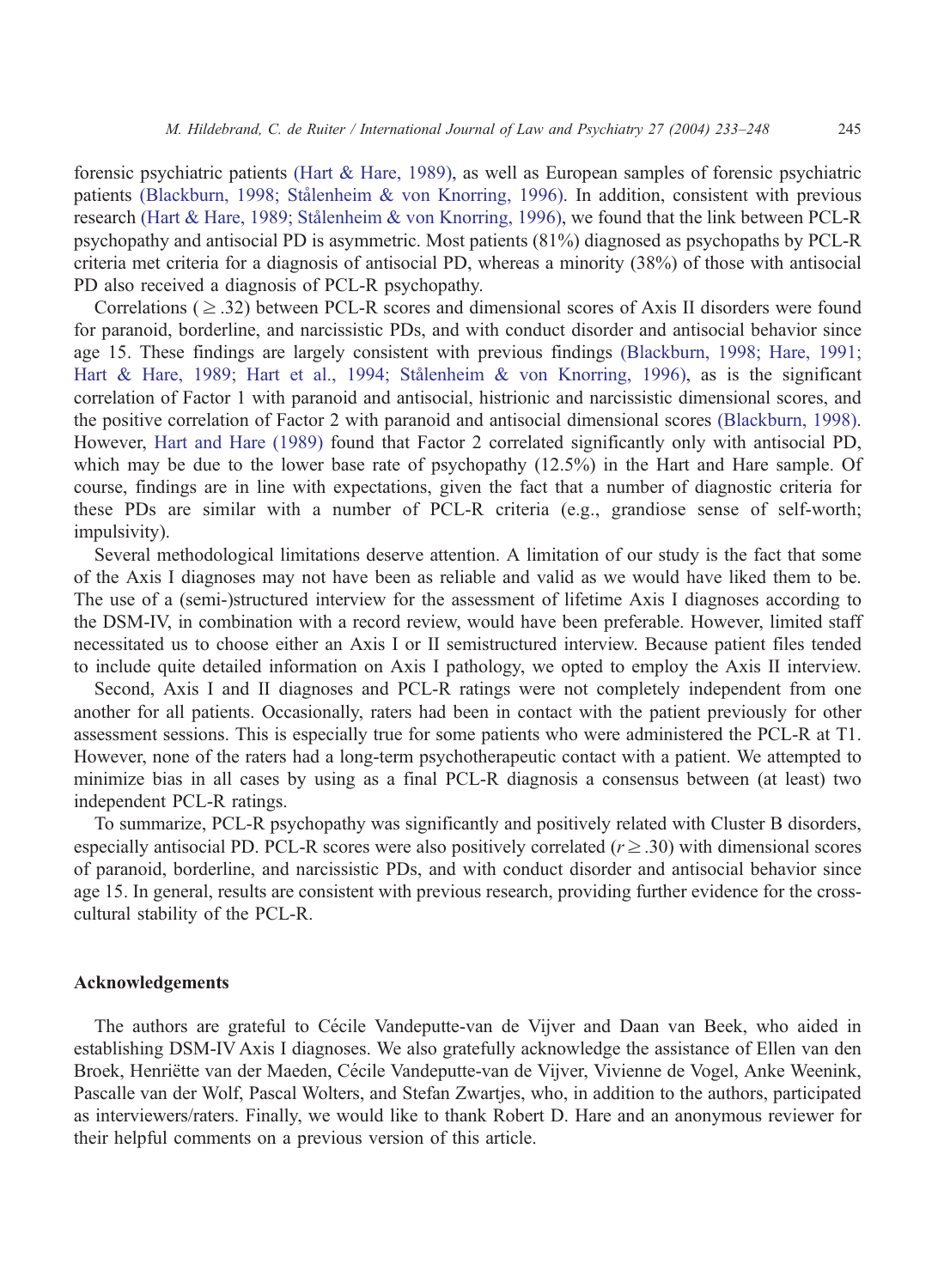## <span id="page-13-0"></span>References

- American Psychiatric Association (1980). Diagnostic and statistical manual of mental disorders (3rd ed.). Washington, DC: Author.
- American Psychiatric Association (1987). Diagnostic and statistical manual of mental disorders (3rd ed., rev. ed.). Washington, DC: Author.
- American Psychiatric Association (1994). Diagnostic and statistical manual of mental disorders (4th ed.). Washington, DC: Author.
- Andersen, H. S., Sestoft, D., Lillebæk, T., Mortensen, E. L., & Kramp, P. (1999). Psychopathy and psychopathological profiles in prisoners on remand. Acta Psychiatrica Scandinavica, 99, 33 – 39.
- Blackburn, R. (1998). Psychopathy and personality disorder: Implications of interpersonal theory. In D. J. Cooke, A. E. Forth, & R. D. Hare (Eds.), Psychopathy: Theory, research and implications for society ( pp. 269 – 301). Dordrecht, The Netherlands: Kluwer Academic Publishing.
- Blackburn, R., Crellin, M. C., Morgan, E. M., & Tulloch, R. M. B. (1990). Prevalence of personality disorders in a special hospital population. Journal of Forensic Psychiatry, 1, 43–52.
- Bodholt, R. H., Richards, H. R., & Gacono, C. B. (2000). Assessing psychopathy in adults: The psychopathy checklist— Revised and screening version. In C. B. Gacono (Ed.), The clinical and forensic assessment of psychopathy: A practitioner's guide ( pp. 55 – 86). Mahwah, NJ: Erlbaum.
- Coid, J. W. (1992). DSM-III diagnosis in criminal psychopaths: A way forward. Criminal Behaviour and Mental Health, 2, 78 – 94.
- Cooke, D. J. (1998). Psychopathy across cultures. In D. J. Cooke, A. E. Forth, & R. D. Hare (Eds.), Psychopathy: Theory, research and implications for society ( pp. 13 – 45). Dordrecht, The Netherlands: Kluwer Academic Publishing.
- Cooke, D. J., & Michie, C. (1997). An item response theory evaluation of Hare's psychopathy checklist—Revised. Psychological Assessment,  $9, 2-13$ .
- Cooke, D. J., & Michie, C. (2001). Refining the construct of psychopathy: Towards a hierarchical model. Psychological Assessment, 13, 171-188.
- Côté, G., & Hodgins, S. (1992). The prevalence of major mental disorders among homicide offenders. International Journal of Law and Psychiatry, 15, 89-99.
- de Jong, C. A. J., Derks, F. C. H., van Oel, C. J., & Rinne, Th. (1996). Gestructureerd Interview voor de DSM-IV Persoonlijkheidsstoornissen. [Structured Interview for DSM-IV Personality Disorders]. Sint Oedenrode, the Netherlands: Stichting Verslavingszorg Oost Brabant.
- de Ruiter, C., & Greeven, P. G. J. (2000). Personality disorders in a Dutch forensic psychiatric sample: Convergence of interview and self-report measures. Journal of Personality Disorders, 14, 162-170.
- de Ruiter, C., & Hildebrand, M. (2003). The dual nature of forensic psychiatric practice: Risk assessment and management under the Dutch TBS-order. In P. J. van Koppen, & S. D. Penrod (Eds.), Adversarial versus inquisitorial justice: Psychological perspectives on criminal justice systems ( $pp. 91-106$ ). New York: Plenum.
- Eaves, D., Tien, G., & Wilson, D. (2000). Offenders with major affective disorders. In S. Hodgins, & R. Müller-Isberner (Eds.), Violence, crime and mentally disordered offenders ( $pp. 131-152$ ). Chichester: Wiley.
- Fleiss, J. (1981). Statistical methods for rates and proportions. New York: Wiley.
- Fleiss, J., Wiliams, J. B. W., & Dubro, A. F. (1986). The logistic regression analysis of psychiatric data. Journal of Psychiatric Research, 20, 145 – 209.
- Grann, M., Längström, N., Tengström, A., & Stålenheim, E. G. (1998). Reliability of file-based retrospective ratings of psychopathy with the PCL-R. Journal of Personality Assessment, 70, 416 – 426.
- Hare, R. D. (1985). A comparison of procedures for the assessment of psychopathy. Journal of Consulting and Clinical Psychology, 53, 7 – 16.
- Hare, R. D. (1991). The Hare psychopathy checklist—Revised. Toronto, Ontario: Multi-Health Systems.
- Hare, R. D. (1998). The Hare PCL-R: Some issues concerning its use and misuse. Legal and Criminological Psychology, 3,  $101 - 122$ .
- Hare, R. D., Harpur, T. J., Hakstian, A. R., Forth, A. E., Hart, S. D., & Newman, J. P. (1990). The revised psychopathy checklist: Descriptive statistics, reliability, and factor structure. Psychological Assessment. Journal of Consulting and Clinical Psychology, 2, 338 – 341.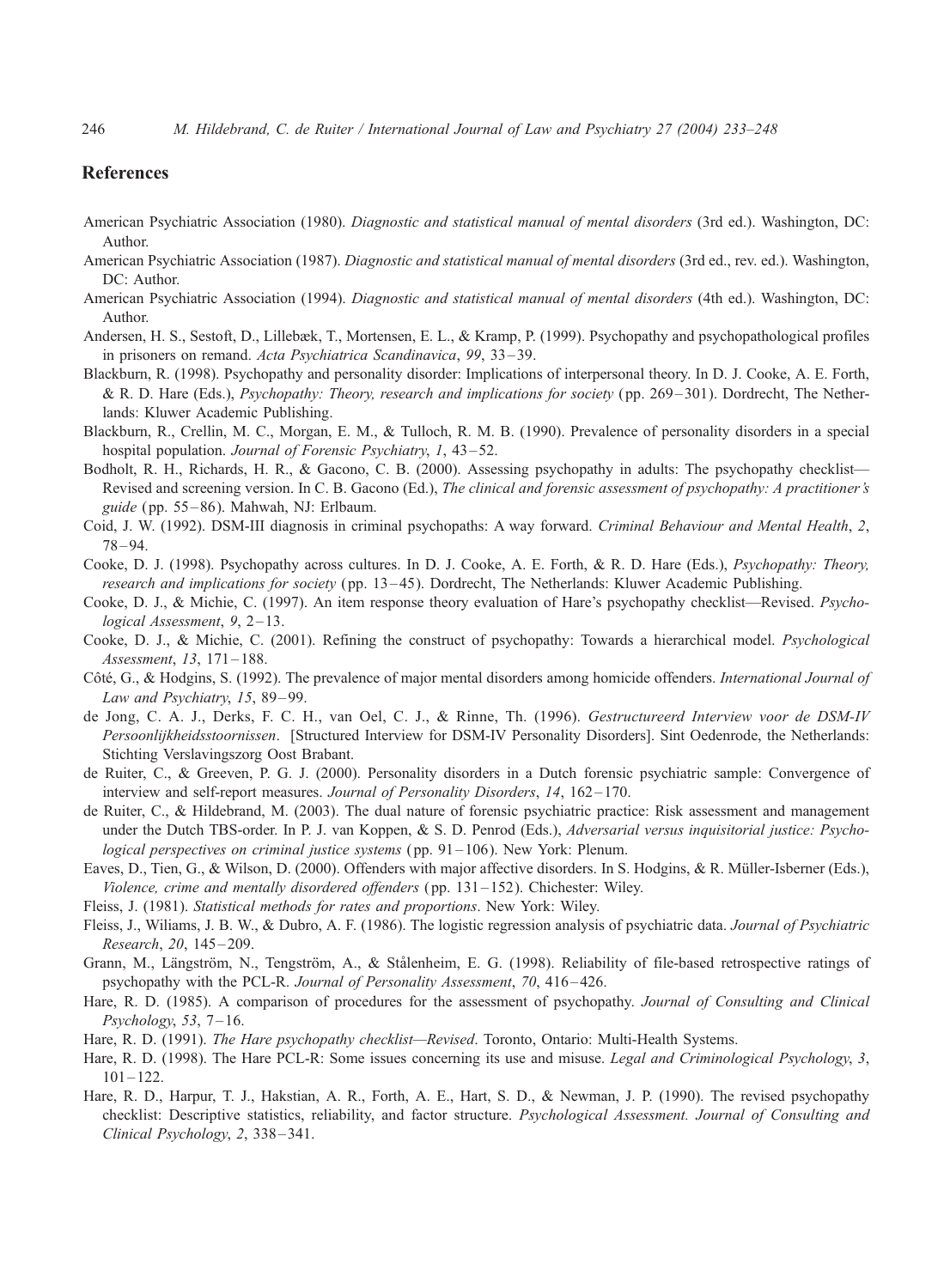- <span id="page-14-0"></span>Harpur, T. J., Hakstian, R., & Hare, R. D. (1998). Factor structure of the Psychopathy Checklist. Journal of Consulting and Clinical Psychology, 56, 741-747.
- Harpur, T. J., Hare, R. D., & Hakstian, R. (1989). Two factor conceptualization of psychopathy: Construct validity and assessment implications. Psychological Assessment. Journal of Consulting and Clinical Psychology, 1, 6 – 17.
- Hart, S. D., & Hare, R. D. (1989). Discriminant validity of the Psychopathy Checklist in a forensic psychiatric population. Psychological Assessment. Journal of Consulting and Clinical Psychology, 1, 211 – 218.
- Hart, S. D., & Hare, R. D. (1997). Psychopathy: Assessment and association with criminal conduct. In D. M. Stoff, J. Breiling, & J. D. Maser (Eds.), Handbook of antisocial behaviour ( pp. 22 – 35). Toronto: Wiley.
- Hart, S. D., Hare, R. D., & Forth, A. E. (1994). Psychopathy as a risk marker for violence: Development and validation of a screening version of the revised Psychopathy Checklist. In J. Monahan, & H. J. Steadman (Eds.), Violence and mental disorder: Developments in risk assessment (pp. 81-99). Chicago: University of Chicago Press.
- Hart, S. D., Hare, R. D., & Harpur, T. J. (1992). The Psychopathy Checklist: Overview for researchers and clinicians. In J. Rosen, & P. McReynolds (Eds.), *Advances in psychological assessment* (pp. 103–130). New York: Plenum.
- Hemphill, J., Hart, S. D., & Hare, R. D. (1994). Psychopathy and substance use. Journal of Personality Disorders, 8, 32-40. Hildebrand, M., de Ruiter, C., de Vogel, V., & van der Wolf, P. (2002). Reliability and factor structure of the Dutch language
- version of Hare's Psychopathy Checklist—Revised. International Journal of Forensic Mental Health, 1, 139 154. Kullgren, G., Grann, M., & Holmberg, G. (1996). The Swedish forensic concept of severe mental disorder as related to

personality disorders. International Journal of Law and Psychiatry, 19, 191 – 200.

- Logan, C., Blackburn, R., Donnelly, J., & Renwick, S. (2002, March 20-23). Personality disorders, psychopathy and other mental disorders: Co-morbidity among patients at English and Scottish high security hospitals. Paper presented at the Second Annual Congress of the International Association of Forensic Mental Health Services, Munich, Germany.
- Loranger, A. W. (1992). Are current self-report and interview measures adequate for epidemiological studies of personality disorders? Journal of Personality Disorders, 6, 313 – 325.
- Nedopil, N., Hollweg, M., Hartmann, J., & Jasper, R. (1998). Comorbidity of psychopathy with major mental disorders. In D. J. Cooke, A. E. Forth, & R. D. Hare (Eds.), *Psychopathy: Theory, research and implications for society* (pp. 257–268). Dordrecht, the Netherlands: Kluwer Academic Publishing.
- Pfohl, B., Blum, N., & Zimmerman, M. (1994). Structured interview for DSM-IV personality (SIDP-IV). Iowa City: Department of Psychiatry, University of Iowa.
- Pfohl, B., Blum, N., Zimmerman, M., & Stangl, D. (1989). Structured interview for DSM-III-R personality (SIDP-R). Iowa City: Department of Psychiatry, University of Iowa.
- Rasmussen, K., Storsæter, O., & Levander, S. (1999). Personality disorders, psychopathy, and crime in a Norwegian prison population. *International Journal of Law and Psychiatry*, 22, 91–97.
- Rice, M. E., & Harris, G. T. (1995). Psychopathy, schizophrenia, alcohol abuse, and violent recidivism. International Journal of Law and Psychiatry, 18, 333-342.
- Rutherford, M. J., Alterman, A. I., & Cacciola, J. S. (2000). Psychopathy and substance abuse: A bad mix. In C. B. Gacono (Ed.), The clinical and forensic assessment of psychopathy: A practitioner's guide ( pp. 351 – 368). Mahwah, NJ: Erlbaum.
- Rutherford, M. J., Alterman, A. I., Cacciola, J. S., & McKay, J. R. (1997). Validity of the Psychopathy Checklist—Revised in male methadone patients. Drug and Alcohol Dependence, 44, 143-149.
- Schneider, K. (1923). Die psychopathischen Persönlichkeiten. [The psychopathic personalities]. Vienna, Austria: Deuticke.
- Schroeder, M. L., Schroeder, K. G., & Hare, R. D. (1983). Generalizability of a checklist for the assessment of psychopathy. Journal of Consulting and Clinical Psychology, 51, 511-516.
- Smith, S. S., & Newman, J. P. (1990). Alcohol and drug abuse/dependence disorders in psychopathic and nonpsychopathic criminal offenders. Journal of Abnormal Psychology, 99, 430-439.
- Stålenheim, E. G., & von Knorring, L. (1996). Psychopathy and Axis I and Axis II psychiatric disorders in a forensic psychiatric population in Sweden. Acta Psychiatrica Scandinavica, 94, 217 – 223.
- Stevens, J. (1986). Applied multivariate statistics for the social sciences. Hillsdale, NJ: Erlbaum.
- Timmerman, I. G. T., & Emmelkamp, P. M. G. (2001). The prevalence and comorbidity of Axis I and Axis II pathology in a group of forensic patients. International Journal of Offender Therapy and Comparative Criminology, 45, 198–213.
- van den Brink, W., & de Jong, C. A. J. (1992). De Nederlandse versie van het Structured Interview for DSM-III-R Disorders of Personality. [The Dutch version of the Structured interview for DSM-III Personality Disorders]. Eindhoven, the Netherlands: Instituut voor Verslavingszorg Brabant.

Vertommen, H., Verheul, R., de Ruiter, C., & Hildebrand, M. (2002). Handleiding bij de herziene versie van Hare's Psycho-